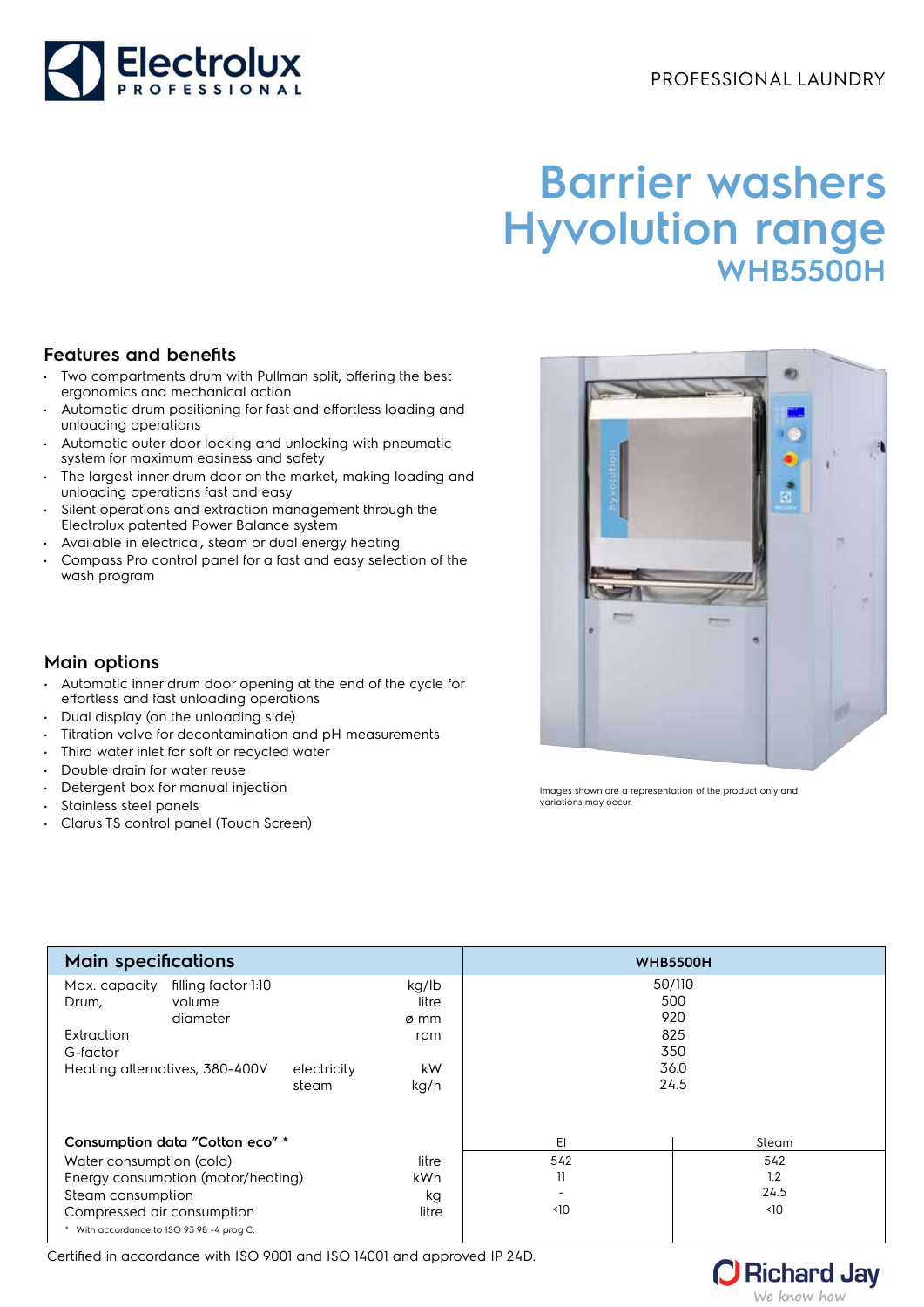| <b>Electrical connections</b>   |                                                            |    |                        |                      |                          |
|---------------------------------|------------------------------------------------------------|----|------------------------|----------------------|--------------------------|
| Heating<br>alternative          | Main voltage                                               | Hz | Heating<br>power<br>kW | Total<br>power<br>kW | Recommended<br>fuse<br>А |
| <b>WHB5500H</b><br>Steam heated | Electric heated $400V$ 3PH + N+E* 50<br>400V 3PH + N+E* 50 |    | 36                     | 42<br>6              | $3 \times 63$<br>3 x 16  |
| *with a 5% tolerance range      |                                                            |    |                        |                      |                          |



2

A

| Water, steam and air connections                                                                                                                                                                                                        |                                                                                                                                                                                      |  |  |  |
|-----------------------------------------------------------------------------------------------------------------------------------------------------------------------------------------------------------------------------------------|--------------------------------------------------------------------------------------------------------------------------------------------------------------------------------------|--|--|--|
|                                                                                                                                                                                                                                         | <b>WHB5500H</b>                                                                                                                                                                      |  |  |  |
| Water inlet<br>in<br>kPa<br>Water pressure<br>Capacity at 250 kPa<br>1/min<br>ø mm<br>Drain inlet<br>Draining capacity<br>1/min<br>Steam valve<br>in<br>kPa<br>Steam pressure<br>Compressed air<br>mm<br>Compressed air pressure<br>kPa | 3/4<br>50-600<br>70<br>75<br>240<br>3/4<br>300-600<br>6/8<br>450-600                                                                                                                 |  |  |  |
| <b>Floor requirements</b>                                                                                                                                                                                                               |                                                                                                                                                                                      |  |  |  |
| Frequency of the dynamic force<br>Hz                                                                                                                                                                                                    | 13.75                                                                                                                                                                                |  |  |  |
| <b>Sound levels</b>                                                                                                                                                                                                                     |                                                                                                                                                                                      |  |  |  |
| According to EN50571: 2013, annex CC<br>Wash<br>dB(A)<br>Extraction<br>dB(A)                                                                                                                                                            | 64<br>83                                                                                                                                                                             |  |  |  |
| <b>Heat emission</b>                                                                                                                                                                                                                    |                                                                                                                                                                                      |  |  |  |
| % of installed power, max                                                                                                                                                                                                               | 3                                                                                                                                                                                    |  |  |  |
| Shipping data*                                                                                                                                                                                                                          |                                                                                                                                                                                      |  |  |  |
| net, kg<br>m <sup>3</sup><br>Shipping volume                                                                                                                                                                                            | 1170<br>4.73                                                                                                                                                                         |  |  |  |
| Dimensions in mm                                                                                                                                                                                                                        |                                                                                                                                                                                      |  |  |  |
| <b>A</b> Width<br><b>B</b> Depth<br>C Height<br>D<br>E<br>F<br>G<br>н<br>L<br>J<br>Κ<br>L<br>м<br>N<br>o<br>P<br>Q<br>R<br>S<br>Т<br>U<br>٧<br>W<br>Χ<br>Υ<br>Z                                                                         | 1300<br>1265<br>1770<br>920<br>40<br>40<br>1385<br>330<br>450<br>570<br>220<br>195<br>80<br>160<br>840<br>670<br>240<br>70<br>1135<br>635<br>650<br>1560<br>85<br>270<br>860<br>2330 |  |  |  |
| 1<br>Control panel<br>2 Loading door<br>3 Detergent container<br>4 Cold hard water<br>5 Hot water<br>6 Cold soft water<br><b>7</b> Steam connection                                                                                     | 8 Drain<br>9 Double drain<br>10 Air vent connection<br>11 Electrical connection<br>12 Compressed air connection<br>13 Main switch<br>14 Liquid detergent inlet                       |  |  |  |

\* Average data. Crated weight/shipping volume depends on configuration. Please contact logistics for exact measures.

# **C** Richard Jay

BRISBANE - SYDNEY - MELBOURNE - ADELAIDE - PERTH 1300 RICHARD (742 427) - www.richardjay.com.au